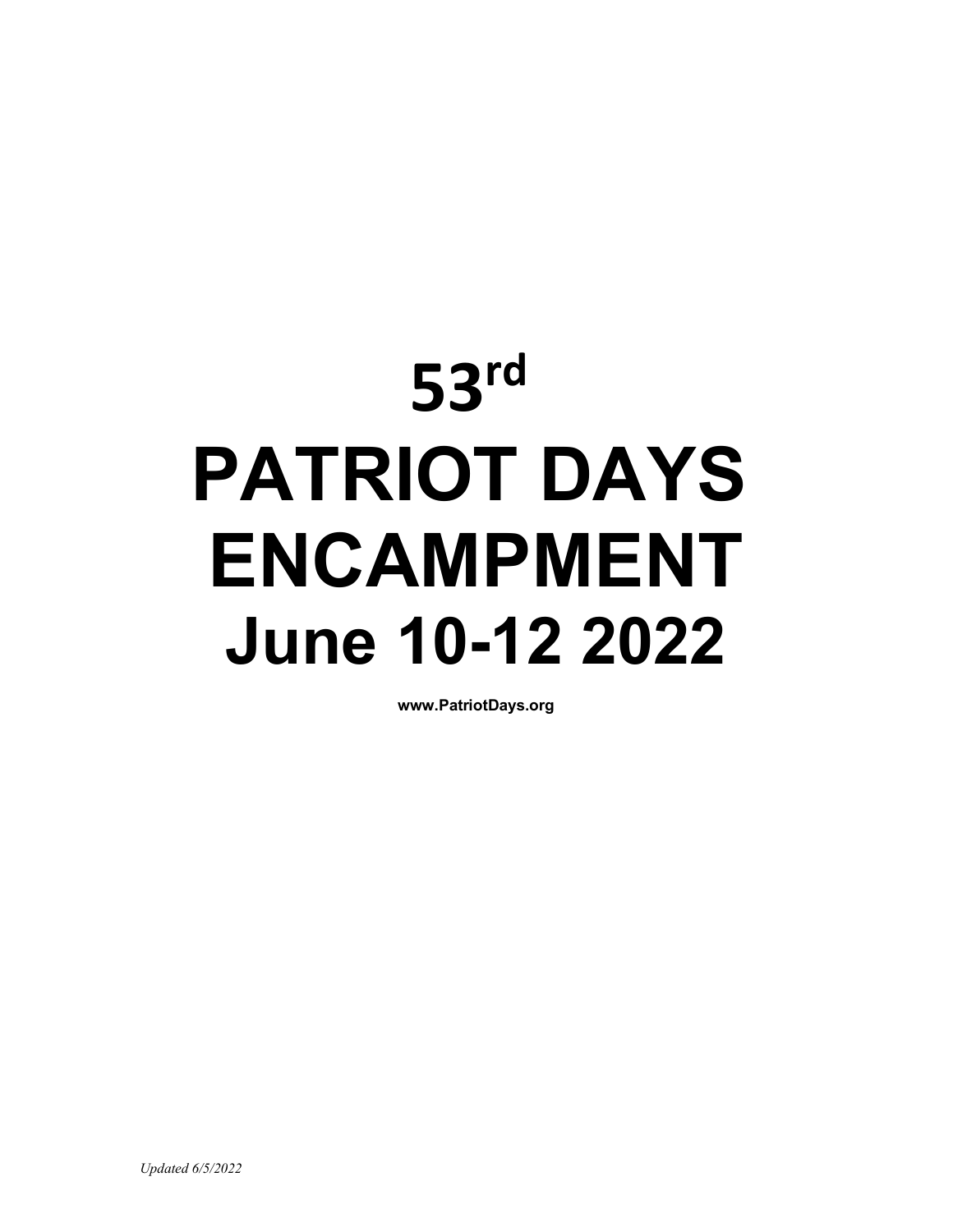# **PATRIOT DAYS ENCAMPMENT June 10-11-12 2022**

Dear Youth Group Leader:

You and your youth group are invited to take part in the 53rd Patriot Days Encampment. Each year, for one weekend in June, Boy Scouts, Girl Scouts, Camp Fire, American Heritage Girls, and other youth gather at the Daniel Boone Homestead near Reading, Pennsylvania, to meet new friends and share in a unique camping experience.

The Patriot Days Encampment Committee operates the Encampment with the cooperation of the Daniel Boone Homestead. The Committee is composed of volunteers with backgrounds in different areas of Scouting and is not affiliated with the Boy Scouts of America, the Girl Scouts of the USA, American Heritage Girls, or the Camp Fire USA.

Each year campers enjoy a wide range of interesting and enjoyable events, activities, and attractions through the entire weekend. Our program includes demonstrations, skill games, a camp fire, a dance, competitions, local craftspeople, and tours of the Daniel Boone Homestead. Other things are in the planning stages as we constantly update the program. Please use the "Comments" section on the Registration Form for any suggestions that you might have to change or enhance our program. We can always find space in the schedule for new activities. Participation in all events is optional.

Young camper groups are invited to camp for the weekend, though you may need to know that Patriot Days is not nationally accredited by any Scouting organization. You should follow the overnight camping rules of your parent organization.

Units may register to camp for the entire weekend or may register to come and visit on Saturday only for the day.

This pamphlet contains important policies, instructions, and other information. Read this pamphlet thoroughly and emphasize policies and rules and regulations to all of your campers before you come to the Encampment. Please make special note of traffic regulations.

We always need help on the Encampment staff, and encourage one or more leaders from your unit to contribute part of your time to help us with judging, running activities, and other tasks. Note at the "Help Section" on your Registration Form or enclose names, addresses, e-mails, or phone numbers under "Comments" for anyone you know who may be interested.

We welcome experienced adults, who can not come with a unit this year, to come for the day or the weekend and help with Encampment staff. Please return your Registration Form if you are an individual who is interested in coming without a unit.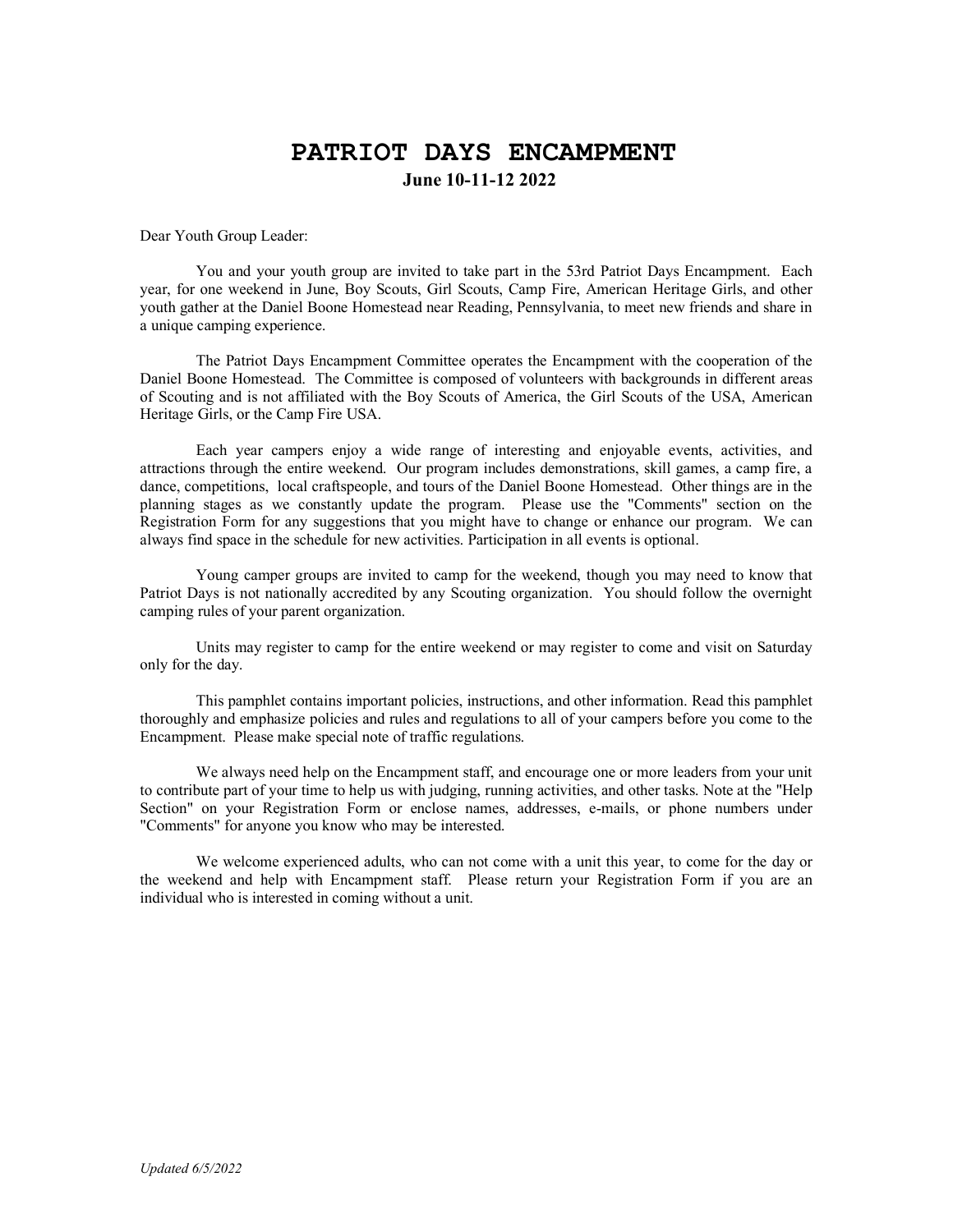Are you planning not to attend Patriot Days this year? If so, can we have some information from you so that we can keep our mailing list current? Simply fill out the Registration Form and indicate "0" for "Expected number of campers." Please indicate that you are not planning to attend this year and whether you would like to remain active on the mailing list. Feel free to list any other questions, comments, or suggestions and return the form to the address below.

The per-camper registration fee allows us to supplement the limited facilities at the Homestead, covering costs incurred in planning and set-up, and helping to fund operating expenses during the weekend. These expenses include portable toilets, trash removal, rental of the Daniel Boone Homestead, patches for each full weekend participant, program expenses, and the various other costs incurred to make Patriot Days possible. The Patriot Days Encampment is financed solely through proceeds from registration and concessions. We operate on a "no profit" budget, and do our best to offer a rewarding experience for campers within that budget.

To assure a campsite for your group mail your Registration Form from the end of this pamphlet with your check or money order made payable to:

Patriot Days Encampment Committee

Feel free to include any comments, questions, or suggestions.

Please return your Registration by Saturday, June 6, 2022

Send all mail to:

Patriot Days Encampment PO Box 827 Shillington, PA 19607-0827

Visit us on the web at www.PatriotDays.org.

Yours for a successful Encampment,

Brian L Fichthorn Patriot Days Encampment Committee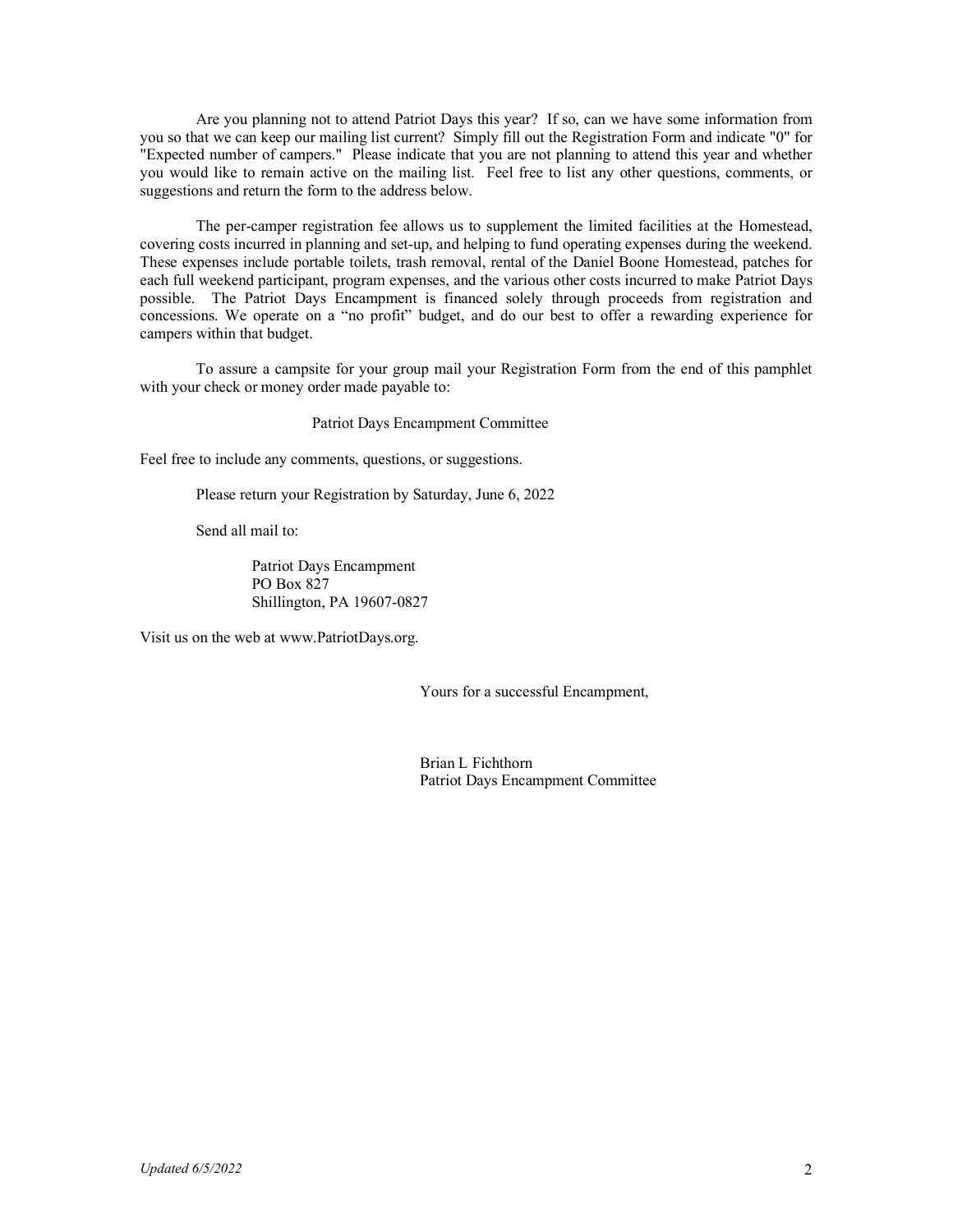# **PATRIOT DAYS ENCAMPMENT June 10-11-12, 2022**

#### **INTRODUCTION**

The Patriot Days Encampment Committee welcomes you and your youth group to the 53rd Patriot Days Encampment. For one weekend in June, the Daniel Boone Homestead becomes the meeting place for Girl Scouts, Boy Scouts, Camp Fire, and other youth who come from several states to meet new friends and familiar faces. We wish you the best for an enjoyable and fulfilling weekend.

We welcome any suggestions, questions, or criticisms that you might have throughout the weekend; feel free to approach us at any time.

*Homestead Location.* The Daniel Boone Homestead is located between Pottstown and Reading, about 2-1/2 miles north of Birdsboro, Pennsylvania. The exact location can be seen on the inside back cover of this pamphlet.

*Pamphlet.* This pamphlet represents official Patriot Days policies, rules, and regulations**. Please be sure that you familiarize yourself and your campers with its contents before you arrive at the Encampment.** 

#### **REGISTRATION**

*Registration-by-mail.* Send the Registration Form from the end of this pamphlet along with your registration fee to the Patriot Days Encampment, PO Box 827, Shillington, PA 19607-0827.

Units may register to camp for the entire weekend or may register to visit for just the day on Saturday.

Whether you are camping for the weekend or just visiting for the day on Saturday, your prepayment of the entire per-camper registration fee will enable us to greatly simplify and speed the registration process on Saturday. If not pre-paying in full, you must register with \$50 non-refundable deposit which will be applied against your total per-person registration. Checks or money orders should be made payable to the Patriot Days Encampment Committee.

If you are planning to attend but are not ready to send your registration and deposit, please send us a short email to tell us an approximate total number of campers, which will help us to plan portable toilets, concession supplies, and other services.

Please be sure to return your Registration with deposit by Saturday, June 6, to ensure a campsite for your unit. (Saturday-only visitors will not be assigned a campsite.) If you have any last-minute changes after you have mailed your registration, please call us at (610) 775-3725, or e-mail PatriotDays@aol.com.

We will formally acknowledge receipt of your registration during the week before the Encampment. Check our web site during the week before the Encampment in case there are important updates.

You may submit your Group Roster via e-mail before you come to Patriot Days.

On the Saturday morning of the Encampment weekend campers will formally validate their registration in-person at Registration Settlement. Registration for Saturday-only visitors will be addressed when you enter the Homestead on Saturday.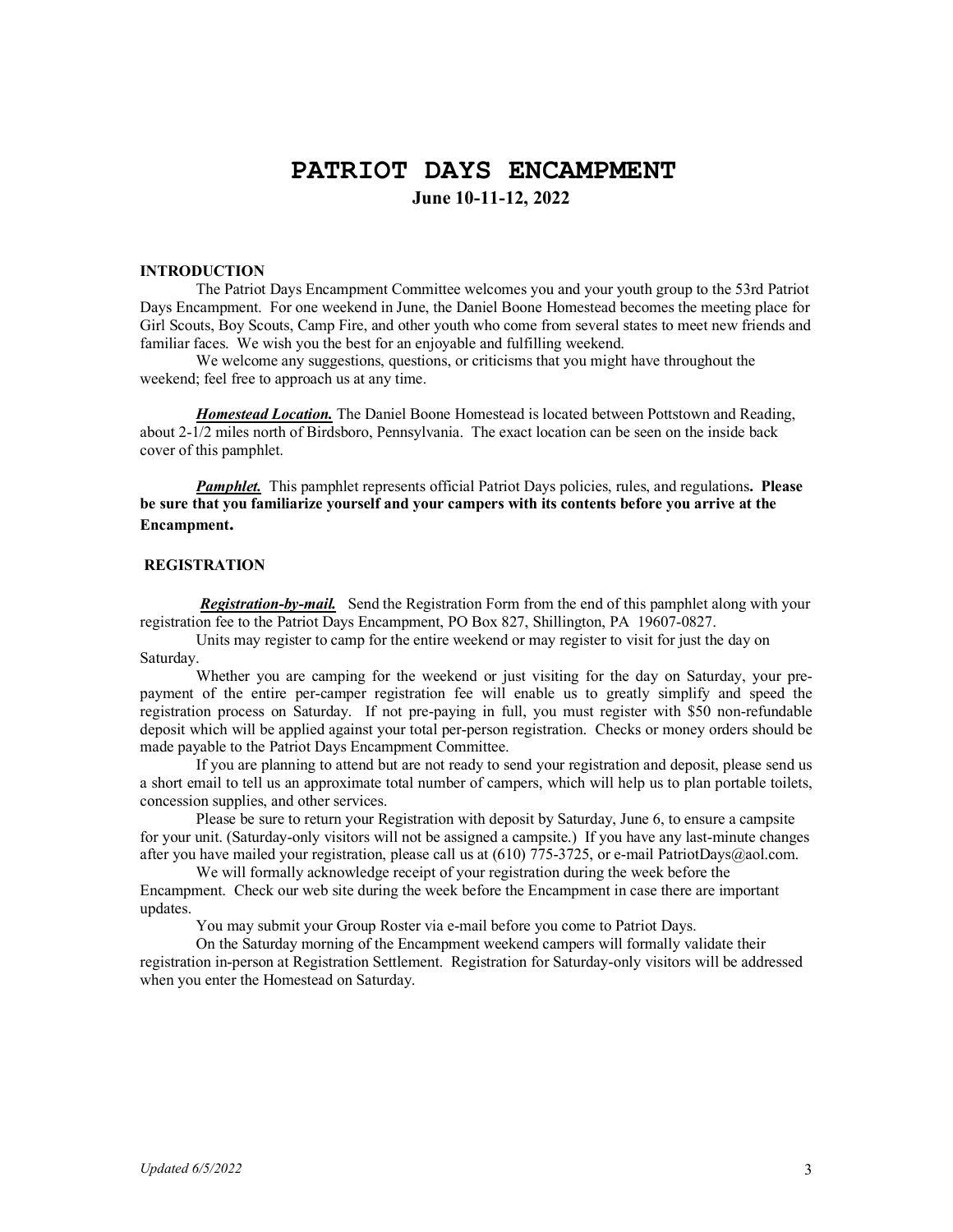#### **REGISTRATION (con't)**

*Registration Settlement ALL WEEKEND UNITS.* All units who camp for the weekend must validate their registration, even if you came with the registered number of campers. A leader from each unit must come to Registration Settlement from 8:00 to 10:00 A.M. on Saturday morning next to Encampment Headquarters at the lower macadamed lot.

Your Group Roster should be submitted, or changes made, at this time.

The amount which you prepaid as mail-in registration is applied as a deposit against the total due of \$20-per-camper-in-attendance or \$50 unit registration, whichever is greater. Any amounts owed to Patriot Days should be paid by check or money order. We will not be prepared to handle cash.

We will reimburse you by check at Sunday morning check-out for any amounts overpaid.

*Saturday-only Visitors.* Saturday-only visitors should enter the Homestead and drive to the Visitor Center. Then turn left at the Visitor Center and follow the road to the lower macadamed lot. Check in at the shed next to the lot, or at the headquarters tent on the corner of the lot if arriving before 10AM. The amount which you prepaid as mail-in registration is applied as a deposit against the total due of \$10 per-camper (\$5-per-camper for age 10 and under). Please submit a group roster at this time. Any amounts owed to Patriot Days should be paid by check or money order. Encampment patches are not included with day registration but will be available for sale.

*Cancellation Policy.* In the event that you must cancel, we will refund the amount of your prepayment which exceeds \$50. Pre-paid registration up to \$50 is not refundable, and helps defer expenses that we incur in anticipation of your attendance, including among other things portable toilets, program materials, food, and Encampment patches.

*Group Roster.* Please prepare a Group Roster "before" you come to the Encampment. Completion of the roster is required in order to comply with state health and safety regulations and is also useful for finding the owners of lost items or locating an individual in an emergency. The Group Roster should be submitted to officials on Saturday morning. Please be sure that your Roster includes the names of your campers and your leaders. You may submit your Roster via e-mail the day before the Encampment.

*Campsites.* Campsites are pre-assigned. Site size is determined by group size. Up to 25 campers will be assigned a 50' x 50' campsite. Larger groups will be assigned more than one campsite.

Campsite location is determined on a first-come, first-serve basis by order of postmark date of registration. Please plan any gateways, skill demonstrations, or exhibits according to your space requirements. If you need additional space, please describe your needs in the Comments section of your Registration Form.

You may be assigned to an overflow area located further from the main camping area if we receive your Registration after the June 6 deadline.

#### **ACTIVITIES AND COMPETITIONS**

*The Program.* Patriot Days offers a variety of events and activities, both competitive and noncompetitive, fun and educational. Participation is always optional.

A schedule of events will be available on our website, with a final copy at check-in.

Listed below, in no special order, are various parts of the program which we wish to highlight and which you may need to prepare for if you plan to participate.

*New Activities.* We welcome anyone who is interested in setting-up and operating any new skill game, activity, or demonstration. Please contact us as soon as possible at (610) 775-3725 or PatriotDays@aol.com to discuss your ideas and to make arrangements for resources and scheduling, or note your interests on the Registration Form. Suggestions for new activities are also welcome.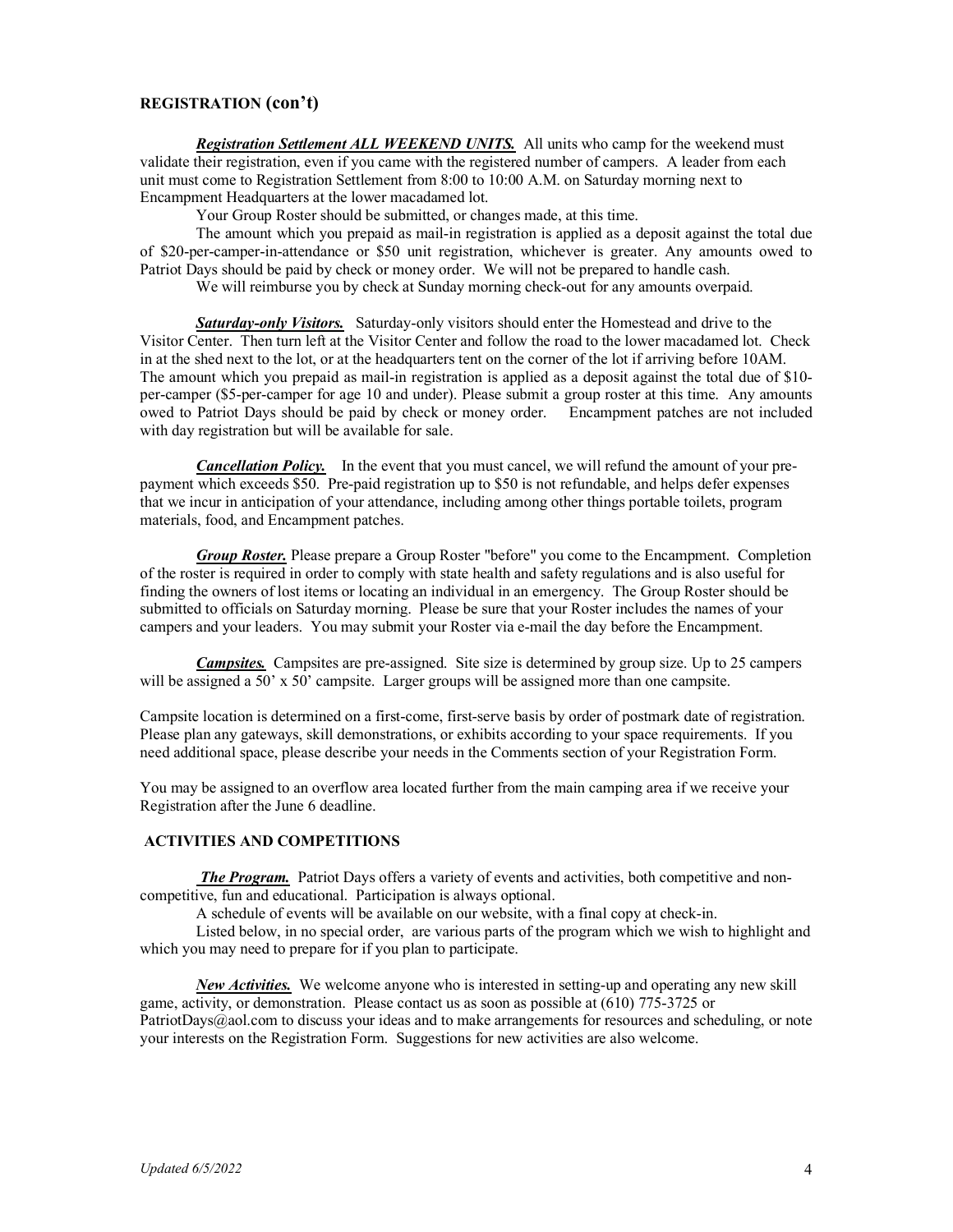#### **ACTIVITIES AND COMPETITIONS (con't)**

*Homestead Tours.* All groups are urged to take conducted tours of the Daniel Boone Homestead historical buildings during the Encampment.

*Talents.* If your unit has any special skills they would like to show off during the Encampment, bring this to our attention on the Comments section of your Registration Form. Please indicate whether any special preparation or area is required.

All campers are urged to bring musical instruments.

*Games and Skills.* The games and skills portion of the program will be getting under way Saturday morning. We always need help with running activities. Any leaders who have questions or would like to assist in running activities should indicate this in the "Help Section" of the Registration Form or approach us at the Saturday morning Activities sign-up. Send us your ideas for any other games or skills that you would like to introduce to Patriot Days.

*Volleyball Competition.* Please bring your volleyballs. Any adult leaders who would like to help in running the games are welcome; please approach us at the activities sign-up.

Teams should register on Friday night at Activities Sign-up next to Encampment Headquarters. Volleyball participants will compete for the Best Boys and Best Girls awards:

Due to the large number of units involved only one team per unit may participate.

Adult leaders may not participate in competition but they may act as coaches.

Teams may be as large as you want but only six players are permitted on the court at one time. Substitutions are allowed during service exchanges and at the beginning of each game; you must notify referees of all substitutions. You may replace injured players at any time.

Teams must be ready when called and are subject to a ten minute grace period before forfeit.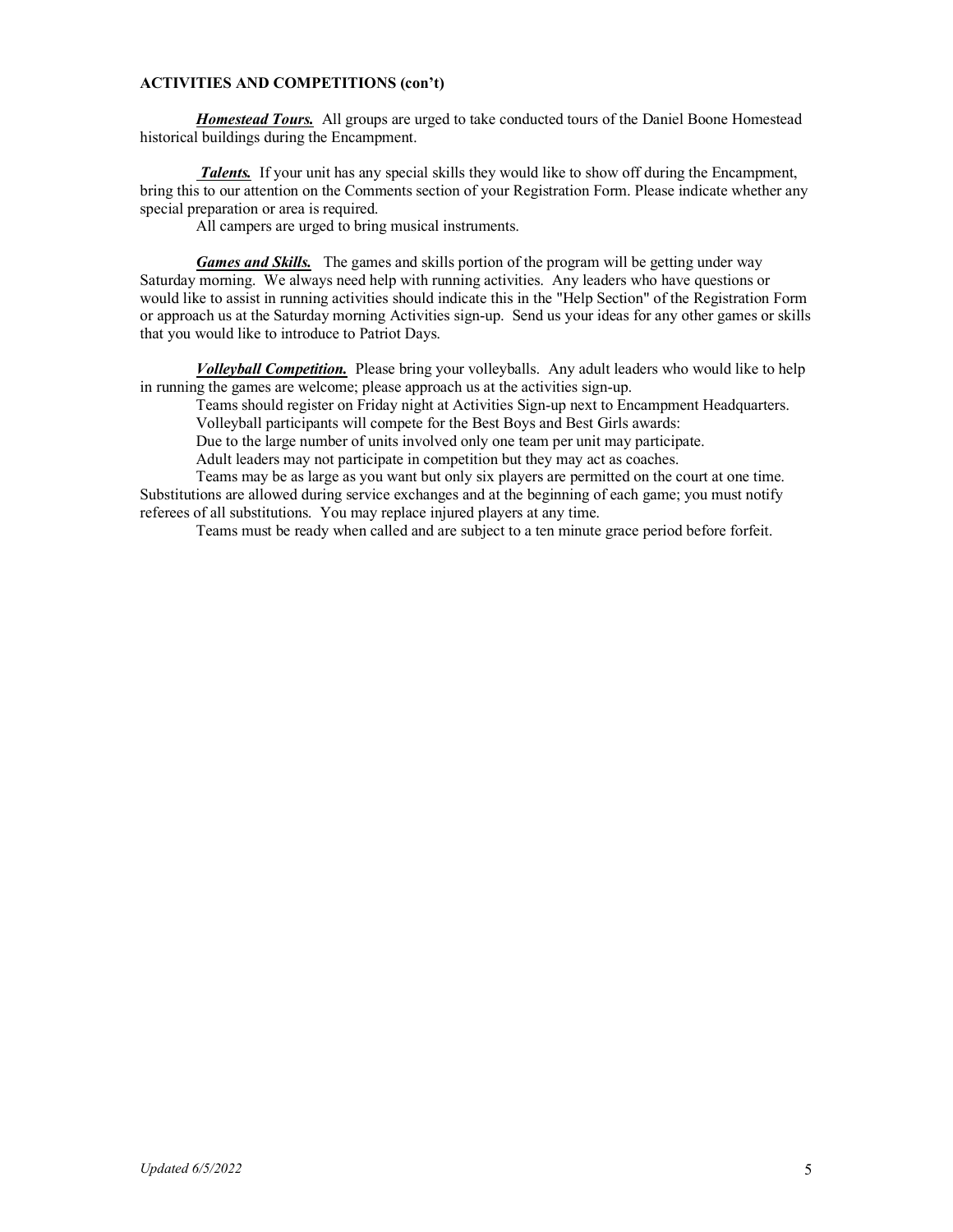#### **ACTIVITIES AND COMPETITIONS (con't)**

*First Aid Challenge.* As of June 5, 2022 the first aid challenge is cancelled due to loss of the person who ran the event.

*Campsite Competition.* Campsite competition participants will compete for awards.

No prior registration is necessary. We are planning to inspect all campsites. If you prefer not to compete in campsite competition, an adult leader from your group should communicate your desire to an inspecting official.

We assume that all units camp in basically the same manner and we judge accordingly. Units are only penalized when their campsite does not meet generally accepted standards.

*Races*. There will be three races:

- \* 3/4 mile open to young campers aged 11 and under only.
	- The course is all macadam with two small hills.
- \* 1 Mile open to all campers (including leaders) aged 12 and over. The course is both macadam and dirt roads with two small hills.
- \* 1-3/4 Mile open to all campers (including leaders). Campers aged 11 and under may, but are not encouraged, to participate. The course is macadam, dirt, and grass.

All races have awards for both male and female runners.

*Register Friday night if possible, or Saturday morning if not possible Friday night*. *Participants should report at 9am*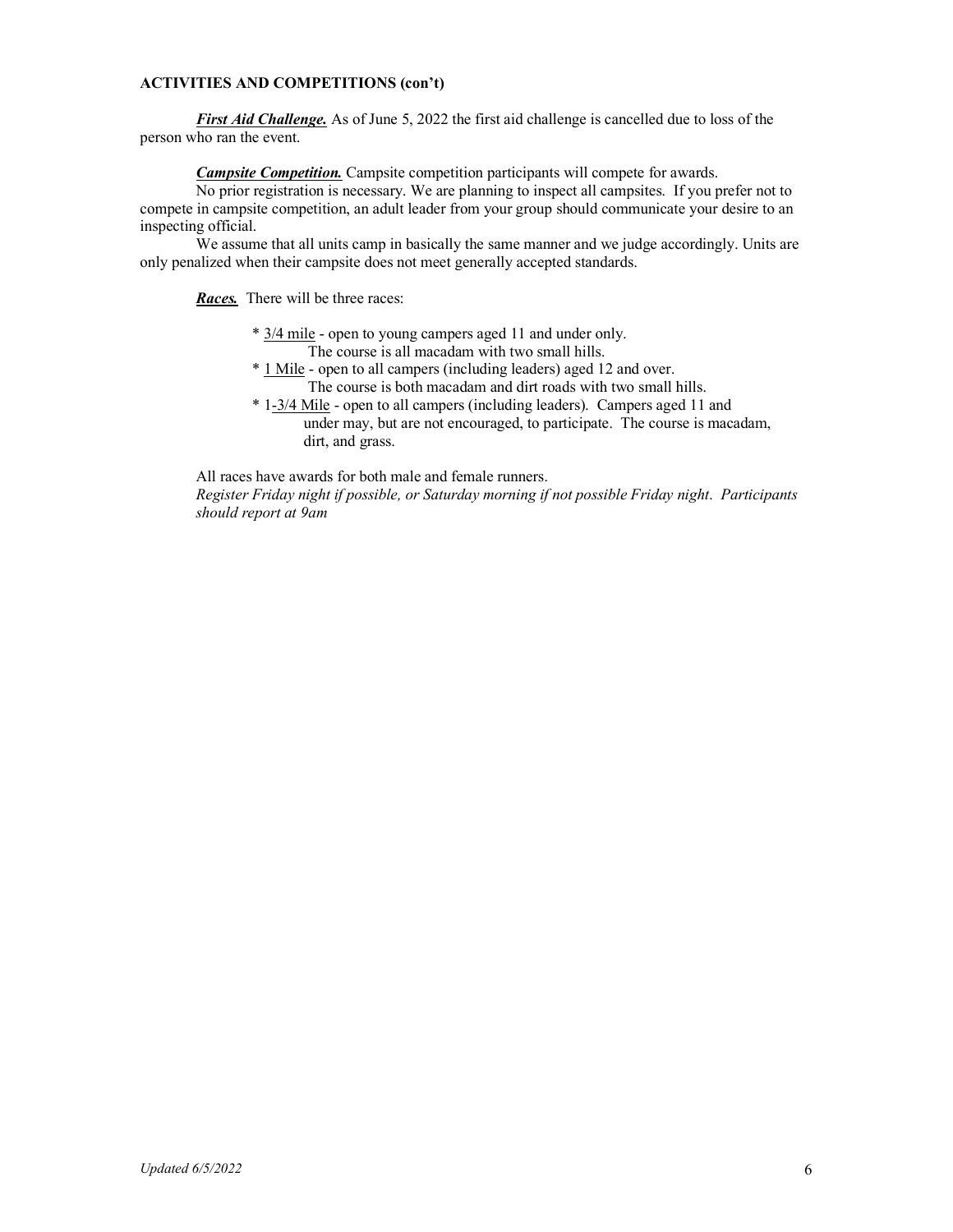#### **ACTIVITIES AND COMPETITIONS (cont')**

Your campsite may be judged several times during the day on Saturday and in the late evening in the case of a tie. We look at how you arrange, present, and organize your campsite. We do the same with your kitchen area. We look at how safety-conscious you are, including preparation for accidents and fires. We look at how you care for your unit equipment. We look at how you care for and organize your personal equipment. We look for cleanliness. At mealtime we look for general punctuality, organization, safety, and cleanliness. Make sure that you identify your campsite and respect your boundaries.

**Your campsite may be inspected more than once, by different judges, in each inspection. So expect that different judges may ask you the same question more than once.** 

**To ensure that inspection procedures run smoothly, do not hamper the judges' work. Judges have been instructed not to show their score sheets or discuss scoring with the units during the course of inspection; you may study your score sheets after check-out.** 

**Read this pamphlet very carefully to be sure that you do not lose points by neglecting Encampment rules and regulations.**

*Gateway Competition.* Campsite entrance gateways will be considered for awards. Be sure to follow these guidelines.

*Rope Bridges may not exceed a height of 5 feet at their highest point. Structures (towers or gateways) over the height of 15 feet are not permitted*. *Structure platforms may not exceed the height of 10 feet.* 

Gateway judges are looking for originality and good workmanship. We feel that it is important that gateways are homemade and constructed as much as possible by your campers; it is their gateway.

 Please remember that a standard-sized campsite measures 50' X 50.' Your gateway, including guidelines, should not extend beyond the boundaries of one campsite, regardless whether your campsite extends longer than 50.'

The size of your gateway is not a consideration in judging.

All gateways should be constructed in a safe manner. If your gateway is designed for climbing or similar activity, operation of such activities must be strictly *supervised at all times by an adult leader*. *We reserve the right to restrict such use if we deem it necessary.*

*2022 "One Pot Meal" Cooking Contest.* Each year we feature a different theme, and have included in the past: pasta, natural desserts, hot dogs, Colonial foods, and many others.

Just follow these rules:

- 1. You must use charcoal to cook.
- 2. You must prepare in your camp site.
- 3. Your campers (no adults !!) must do all of the work.
- 4. Bring your entry to the judges at the lower lot on Saturday at 5:30 P.M.
- 5. Bring your recipe (with unit ID)

Judging Criteria: PREPARATION - PRESENTATION - TASTE No prior registration is necessary. Use your imagination and *HAVE FUN* !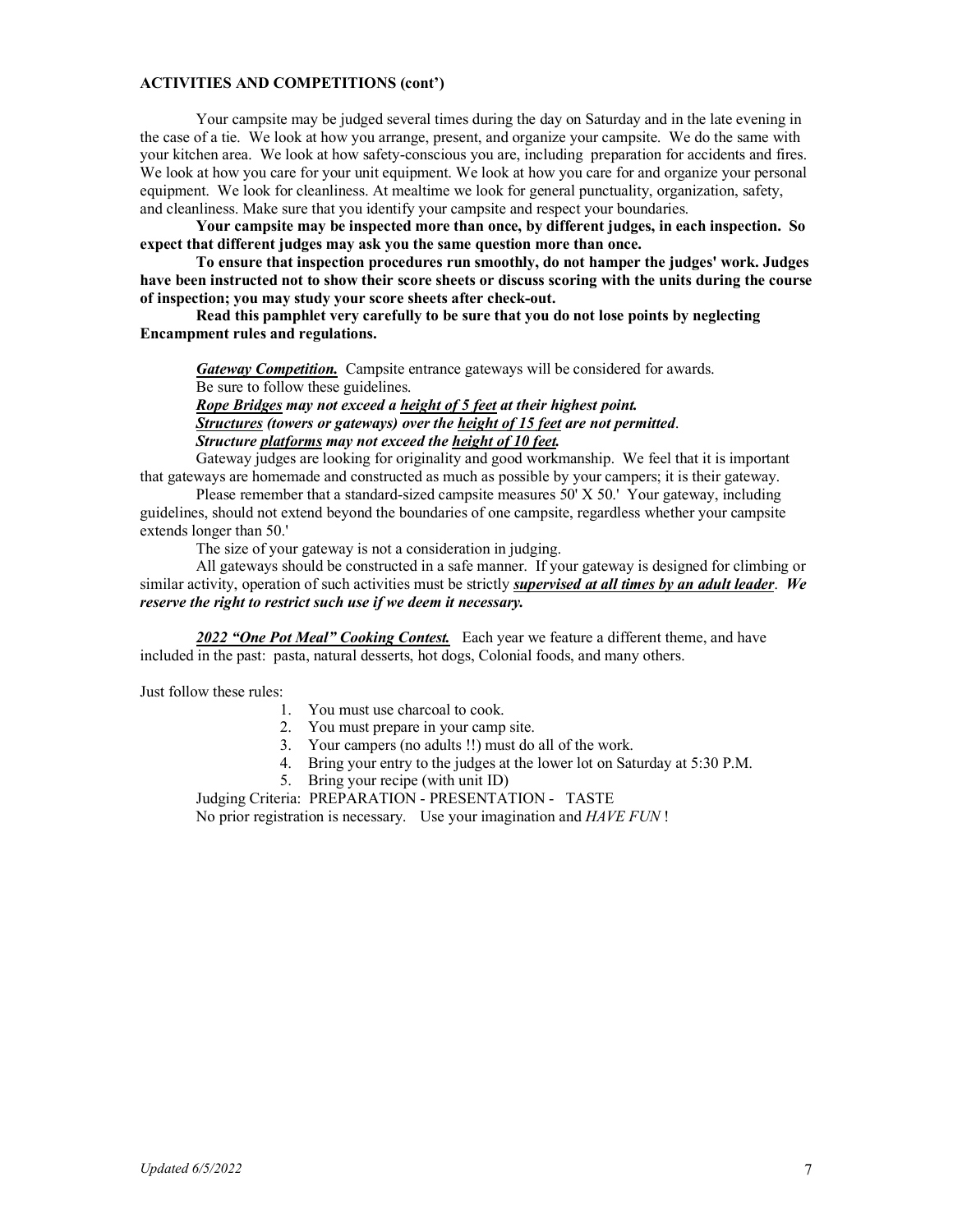#### **ACTIVITIES AND COMPETITIONS (con't)**

*Campfire.* Those who wish to be part of the campfire program should let us know at Friday evening Activities sign-up; or better yet, let us know on your application.

We screen skits to avoid repeating skits that we see every year. Use your imagination and be sure to practice. Just remember: all presentations must be in good taste and are limited to 5 minutes.

Singers and guitar players are greatly appreciated for campfire.

We encourage your short stories or poems ( P.A. system is available).

Please have your group dress appropriately for campfire.

Bring your unit flag for display at the Campfire.

*Dance.* A dance is held after the Saturday evening campfire on the lower macadamed area. We appreciate as many adult chaperones at the dance as possible.

*Movies.* Bring along some popcorn. There will be movies Friday night and again Saturday night running in concurrence with the dance (at a different location from the dance).

#### **CHECK-IN AND TRAFFIC**

*Check-in for Saturday-only Visitors.* Saturday-only visitors should enter the Homestead and drive to the Visitor Center. Then turn left at the Visitor Center and follow the road to the lower macadamed lot. Check in at the shed next to the lot, or at the headquarters tent on the corner of the lot if arriving before 10AM. All instructions below apply to weekend campers who arrive on Friday and checkout on Sunday.

*Check-in for Weekend Campers.* We request that all groups arrive at the Homestead between 4:00 P.M. and 10:00 P.M. on Friday, if possible. Please note on your Registration Form if you plan on a late Friday night or Saturday arrival. We will not be prepared to check-in your group before 4:00 P.M.

Enter the Homestead by crossing Daniel Boone Road from the *jug handle turn*. Traffic controllers will direct you to parking and/or check-in.

#### *Please remain in your vehicle at check-in - Drivers and Passengers .*

#### **Leader in charge**:

 leader receives packet containing traffic flow map, campsite map, unit listing, schedule of events, and evaluation form.

#### **Note: no money will change hands Friday night. All money settlement regarding the registration fee will take place on Saturday morning**.

**All other vehicles**:

Will be directed by traffic personnel.

#### *Traffic Regulations.*

**Do not obstruct the Traffic Flow.....and Never leave vehicle unattended while unloading.** *Consolidate all of your heavy equipment* into as few vehicles as possible to avoid delays in unloading. Passage through the unloading access road will be limited.

*Transport your unit members in as few vehicles as possible.* Fewer vehicles entering the Homestead will help us to ensure a smoother check-in.

*Plan to carry your personal gear from the parking lot*.

 S*canners, Citizen Band radios, FRS radios, and similar communication devices should be turned off* as you approach the Daniel Boone Homestead and remain off throughout the weekend. Airwaves must be clear for traffic and security personnel.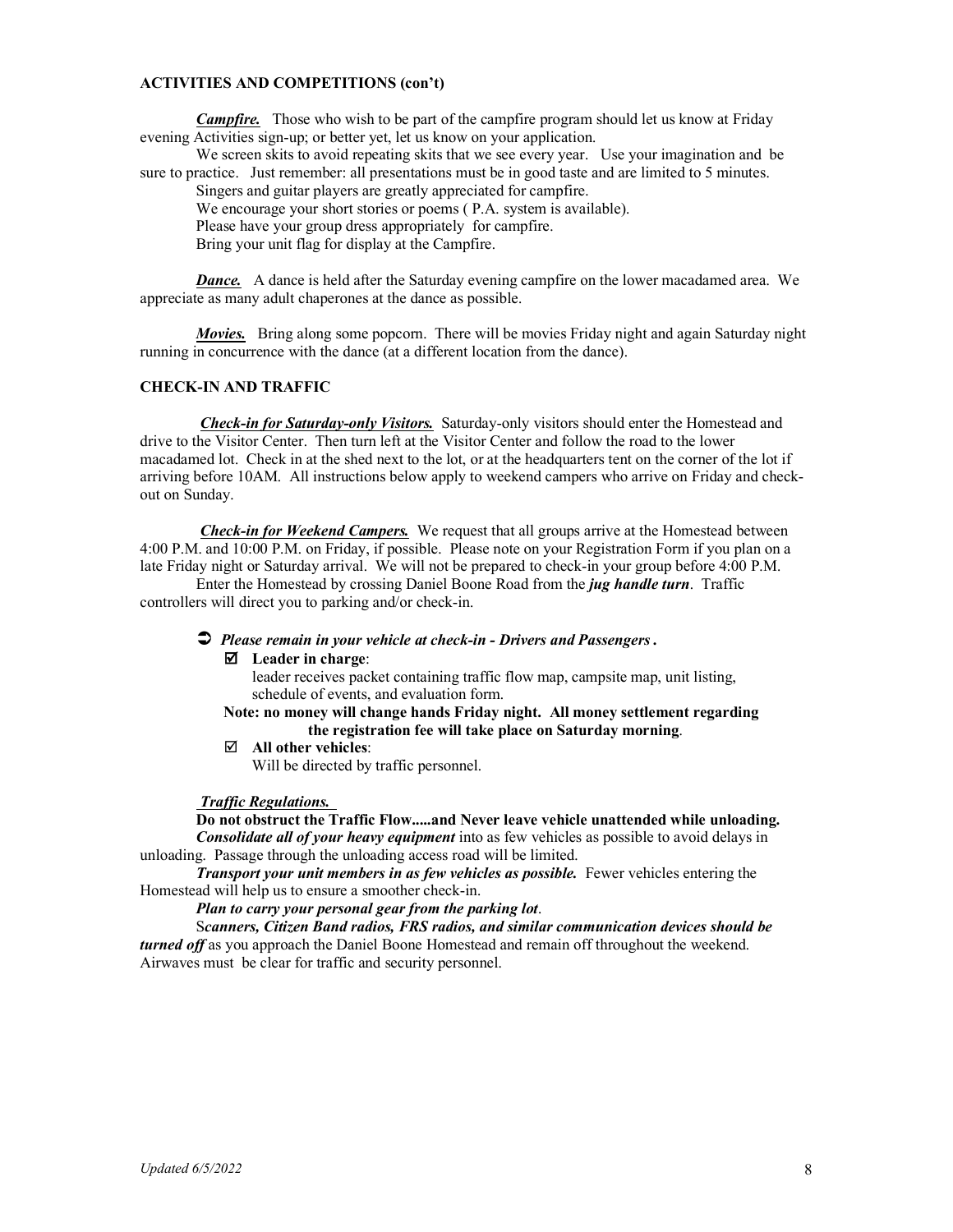#### **CHECK-IN ANDTRAFFIC**

| $\triangleright$ Please follow these procedures strictly so that you can unload and park your vehicles as<br>quickly as possible and ensure smooth flow of traffic. |  |  |  |  |  |  |  |
|---------------------------------------------------------------------------------------------------------------------------------------------------------------------|--|--|--|--|--|--|--|
| $\triangleright$ Vehicle with heavy equipment:                                                                                                                      |  |  |  |  |  |  |  |
| 1. will be directed by traffic personnel to an unloading spot.                                                                                                      |  |  |  |  |  |  |  |
| (If the ground is dry park with two wheels on the road but far enough to the<br>side to let other vehicles pass. If the ground is wet park entirely on the road.)   |  |  |  |  |  |  |  |
| 2. Do not drive off the road to your campsite. No vehicles or trailers of<br>any type will be allowed on the campsite fields.                                       |  |  |  |  |  |  |  |
| 3. Unload all gear                                                                                                                                                  |  |  |  |  |  |  |  |
| · to side of road before you carry gear to your campsite.                                                                                                           |  |  |  |  |  |  |  |
| · Driver stays with vehicle while unloading.                                                                                                                        |  |  |  |  |  |  |  |
| 4. Move vehicle immediately after unloading and follow traffic personnel direction<br>to parking or exit                                                            |  |  |  |  |  |  |  |
| $\triangleright$ Vehicles which are leaving the Homestead promptly after drop-off:                                                                                  |  |  |  |  |  |  |  |
| $\bullet$ Drivers (1) who do not plan to stay, and (2) who carry only one passenger and                                                                             |  |  |  |  |  |  |  |
| light gear should plan to drop-off their passenger at the Homestead entrance.                                                                                       |  |  |  |  |  |  |  |
| Information personnel will direct the passenger to his campsite.                                                                                                    |  |  |  |  |  |  |  |
| $\triangleright$ Vehicles transporting campers and staying for the weekend:                                                                                         |  |  |  |  |  |  |  |
| · Follow directions of traffic personnel to assigned parking area.                                                                                                  |  |  |  |  |  |  |  |
| • Prepare to carry as much equipment as possible from your<br>parking area to your campsite.                                                                        |  |  |  |  |  |  |  |
| $\triangleright$ Large buses:                                                                                                                                       |  |  |  |  |  |  |  |
| Special unloading areas are available for large buses. We advise that you use smaller                                                                               |  |  |  |  |  |  |  |
| vehicles if at all possible; Homestead roads were not designed for large vehicles.                                                                                  |  |  |  |  |  |  |  |
| Again, plan to carry as much equipment as possible to your campsite.                                                                                                |  |  |  |  |  |  |  |
| Be sure to observe the 5 MPH SPEED LIMIT.                                                                                                                           |  |  |  |  |  |  |  |
| Refer to enclosed Homestead map for clarification of parking regulations and location of parking.                                                                   |  |  |  |  |  |  |  |

#### **ORGANIZATION AND POLICIES**

*Leadership.* Each group must be under control of its own adult leaders throughout the weekend. We require that at least two adults *(leaders, as defined by the rules of your organization)* camp with your unit throughout the weekend; an adequate number of adult leaders for the size of your unit must be present.

 It is not possible for Encampment officials to constantly monitor each group. For this reason the group leader is responsible for his or her group and their actions. In case of any extreme misconduct the group responsible may be ordered to leave the Encampment. To avoid this possibility each group leader must assume personal control of his or her group at all times.

**At taps each group leader must conduct a bed check to see that all campers are in their own tents. This check must be made prior to departure for any leaders' meeting.**

*Leaders must identify their tents, even if not in competition.* We ask that each group leader identify his or her tent with the designation "LEADER" in any convenient manner (for example: hanging sign, painted on tent, etc.). This will facilitate both the judging and security functions of the Encampment. (If you are in campsite competition you will lose points if you do not adhere to this rule.)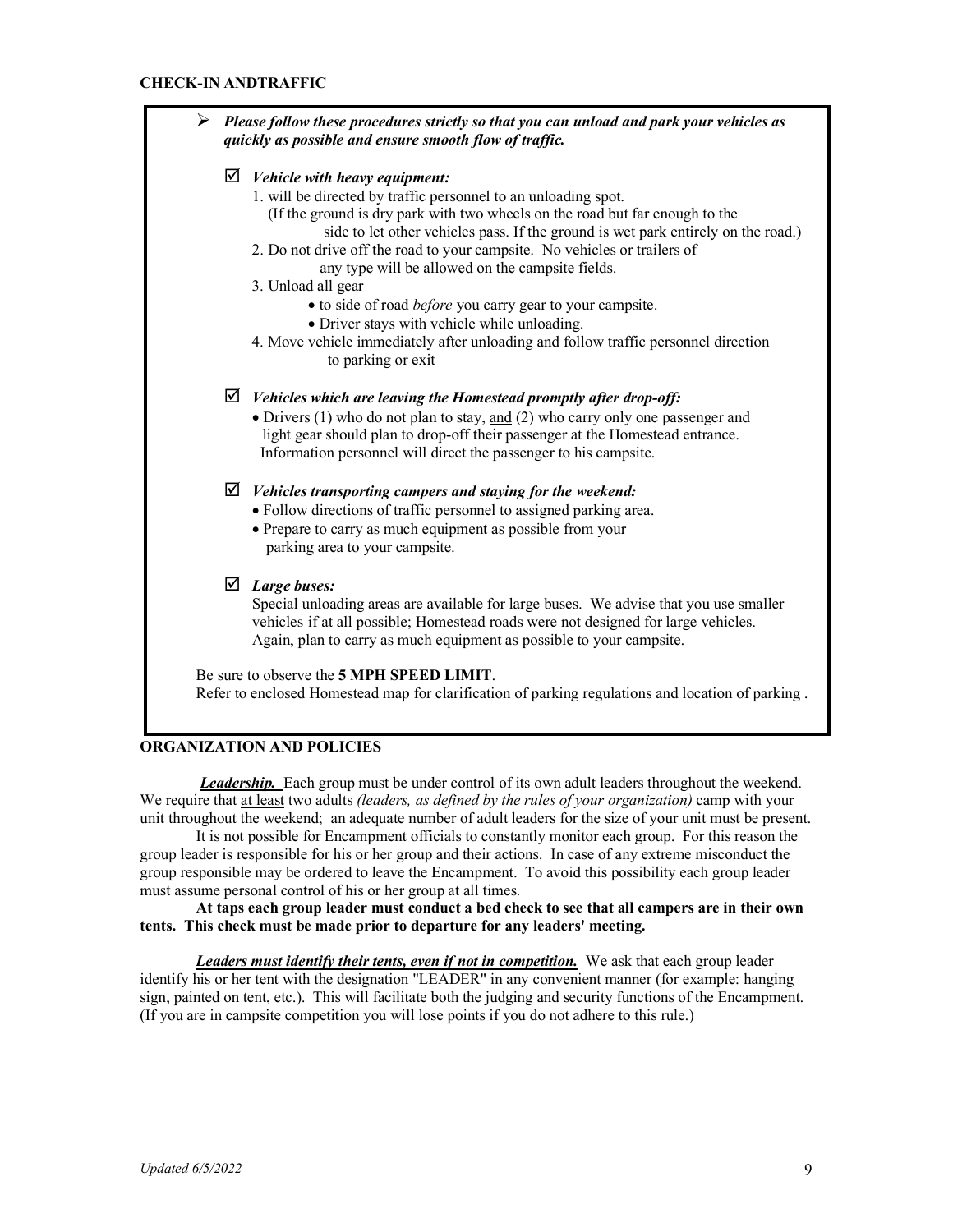#### **ORGANIZATION AND POLICIES**

*Insurance.* In today's world the subject of insurance has become more and more a concern in our lives. You should know that Patriot Days is a non-profit corporation and is not affiliated with, nor sponsored by, any Scouting organization, government agency, or any other group. We do not carry accident or medical or life insurance on participants or staff, as any effort to do so would be cost prohibitive and eliminate our ability to hold Patriot Days. You should be familiar with the rules of your parent organization and with the coverage provided by your own insurance policies as they relate to your activities that are not sponsored by your parent organization.

**Security.** An adult security force is on duty throughout the weekend. Approach them if any problem arises.

Individuals must not patrol the Encampment after hours.

Security issues after hours should be reported to the night security tent behind headquarters.

*Event Staff.* Patriot Days staff members will be identified with special t-shirts. Feel free to approach them with any questions, information, comments, or problems.

*Announcements.* Announcements will be posted at Encampment headquarters. Schedule updates, place changes, and other information will be posted.

*Leaders' Meetings.* Adult leaders' meetings will be conducted at the lower macadamed area Friday and Saturday evenings. Check your schedule for times. Only one leader from each unit should attend this meeting. One adult leader must remain with your unit.

#### *First Aid.*

As of June 5, 2022 our usual first aid person cannot attend Patriot Days. We are working on a replacement if possible. The first line of first aid is always the trained leadership within your unit.

Emergency ambulance service is available close-by. If hospital transport is required the camper, if he be a minor, must be accompanied by an adult from the camper's group. Any fees relating to hospital transport are the responsibility of the patient.

Be sure to bring a plentiful supply of sunscreen and beware of ticks during the weekend.

*Water.* Water taps are located at designated spots in the Encampment. Use these taps only to fill containers. No washing of campers or dishes is permitted at the water taps. Do not run water on the ground; consider those who must use the tap after you.

Please bring full water containers with you to avoid taxing the water supply.

*Waste Disposal.* Waste water disposal holes are located along the perimeter of the Encampment. Use these holes only for waste dish water and other wash water.

Place garbage and trash in plastic bags and dispose in containers placed throughout the Encampment. (In fact, costs for the Encampment could be kept to a minimum if you are able to carry your trash home with you.)

Charcoal, when dead out, should be placed in specially marked containers; *do not dump* on the ground, in waste water disposal holes, or in the dumpsters.

Broken equipment should not be left behind at the Homestead.

*Dress.* Each Encampment participant is expected to dress appropriately for camping, which could include group uniforms, T-shirts, hats with visors to protect from the sun, sneakers, and other casual gear. Dress that would be more appropriate for lounging at a swimming pool is not encouraged for Patriot Days. Note that the Homestead is open to visitors through much of the weekend. If your unit is in competition you group appearance directly influences your score for appearance. We suggest All campers should wear proper foot gear at all times.

*Shelter.* Use only tents for shelter. No camper trailers, travel trailers, or mobile homes are permitted on the Homestead. Kitchen/Cooking units which can be defined as trailers are not permitted.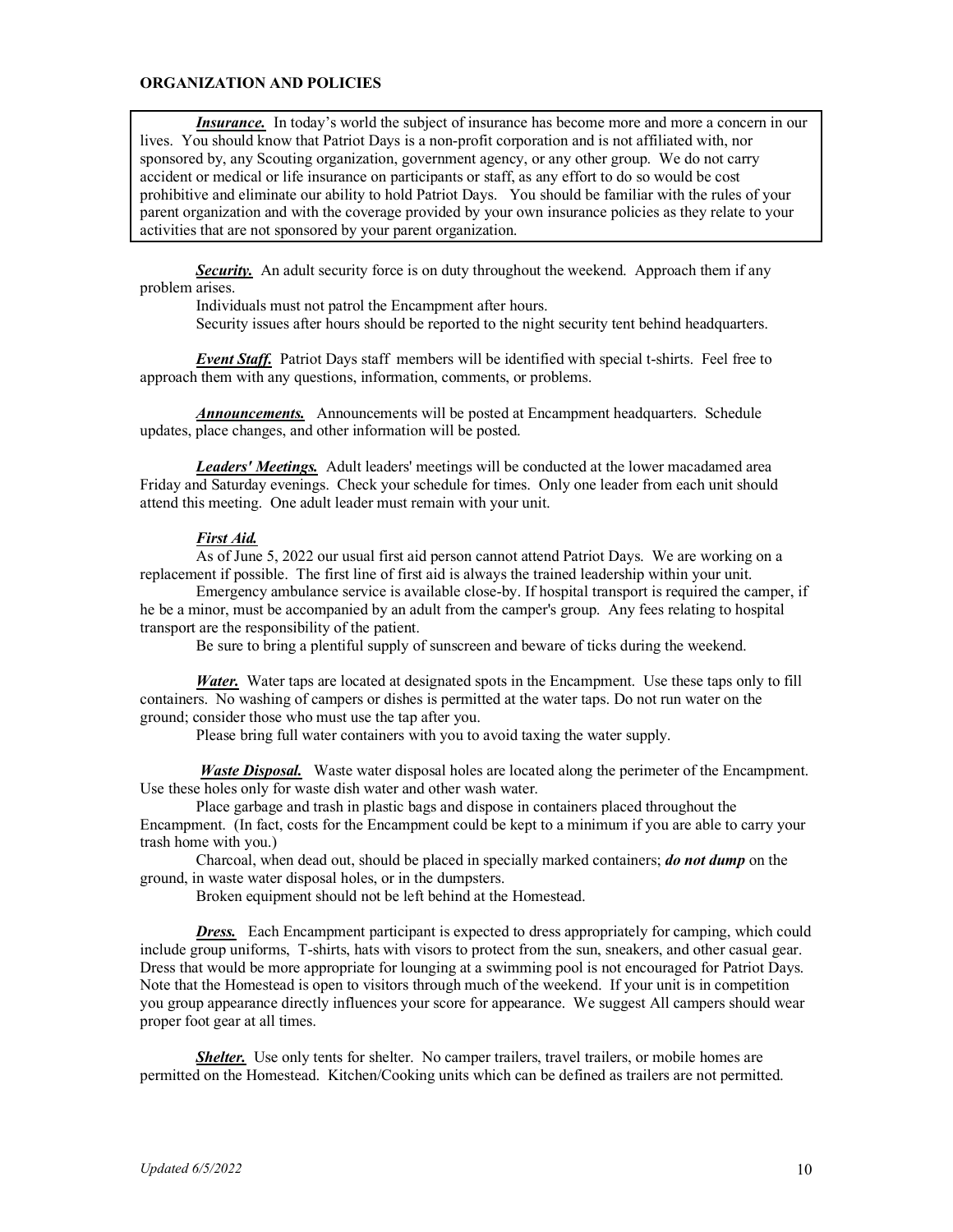#### **ORGANIZATION AND POLICIES (con't)**

*Cooking.* We prefer that cooking be done on charcoal burning stoves that do not touch the ground. If you choose to use propane stoves, they must be operated only under direct adult supervision. (This factor will also be taken into consideration by judges.)

*Generators.* Electrical generators should not be used at Patriot Days.

*Campsite Maintenance.* Each group must camp only in the area assigned to that group. No tents, pegs, lines or other items may cross the site boundary lines. No encroachments may be made on the company streets. No trees or shrubs may be damaged or disturbed for any reason. No holes may be dug. The site must be left in as good as or better condition than that in which it was found.

Please *do not border your campsite with rope* or any other physical boundary. It is acceptable to use flour or corn meal to border your campsite.

It is your responsibility to maintain site boundary markers and identification numbers.

*Off-Limits Areas.* Except for scheduled activities, all areas not detailed or specified as campsites or activity areas are off-limits to all campers. (Consult map you receive at check-in.)

Off-limits areas include the dam, the saw mill, and wading in the creek. Off-limits areas also include the boundaries of other units' campsites. *Be sure to use roads and walkways* instead of passing through the campsites of others.

Anyone attempting to vandalize State property, molest livestock, or enter posted off-limits areas is subjecting both themselves and their unit to eviction from the Encampment and violation of State laws.

*Alcohol.* Alcohol is not permitted on the Homestead. Aside from other considerations this item is prohibited on State land by State law. Violators of this prohibition will be evicted from the Encampment.

*Water Guns.* Water guns are not permitted at Patriot Days, and may be confiscated and returned to group leaders for keeping during the weekend.

*Fireworks, Projectiles, and Glow Sticks.* Neither fireworks nor 'toy' missiles are permitted. These items are prohibited on State land by State law. Violators of this prohibition will be evicted from the Encampment. Glow sticks have been the cause of numerous injuries as they rupture and release their chemicals; as a result these are also prohibited at Patriot Days.

**Swimming.** The creek looks very inviting on a hot day, but unfortunately the State does not permit swimming or wading for obvious safety reasons.

*Loud Music.* Please refrain from playing loud music from electronic devices that cause a nuisance to other campers.

*Walkie-talkies.* Walkie-talkies operated by campers interfere with staff and security communications during the weekend. Please limit their use if your unit uses this method of communications.

*Pets.* We all love the company of our pets, but we ask you not to bring them to Patriot Days. No matter how harmless your Snoopy may seem to you, he may just seem a nuisance to the next campsite and in addition, exhibit unpredictable behavior in a large crowd.

*Wheels.* We ask that you leave your wheels at home. This includes bicycles, skateboards, skooters, shoe skates, and rollerblades. They become hazardous on our pedestrian-filled roads.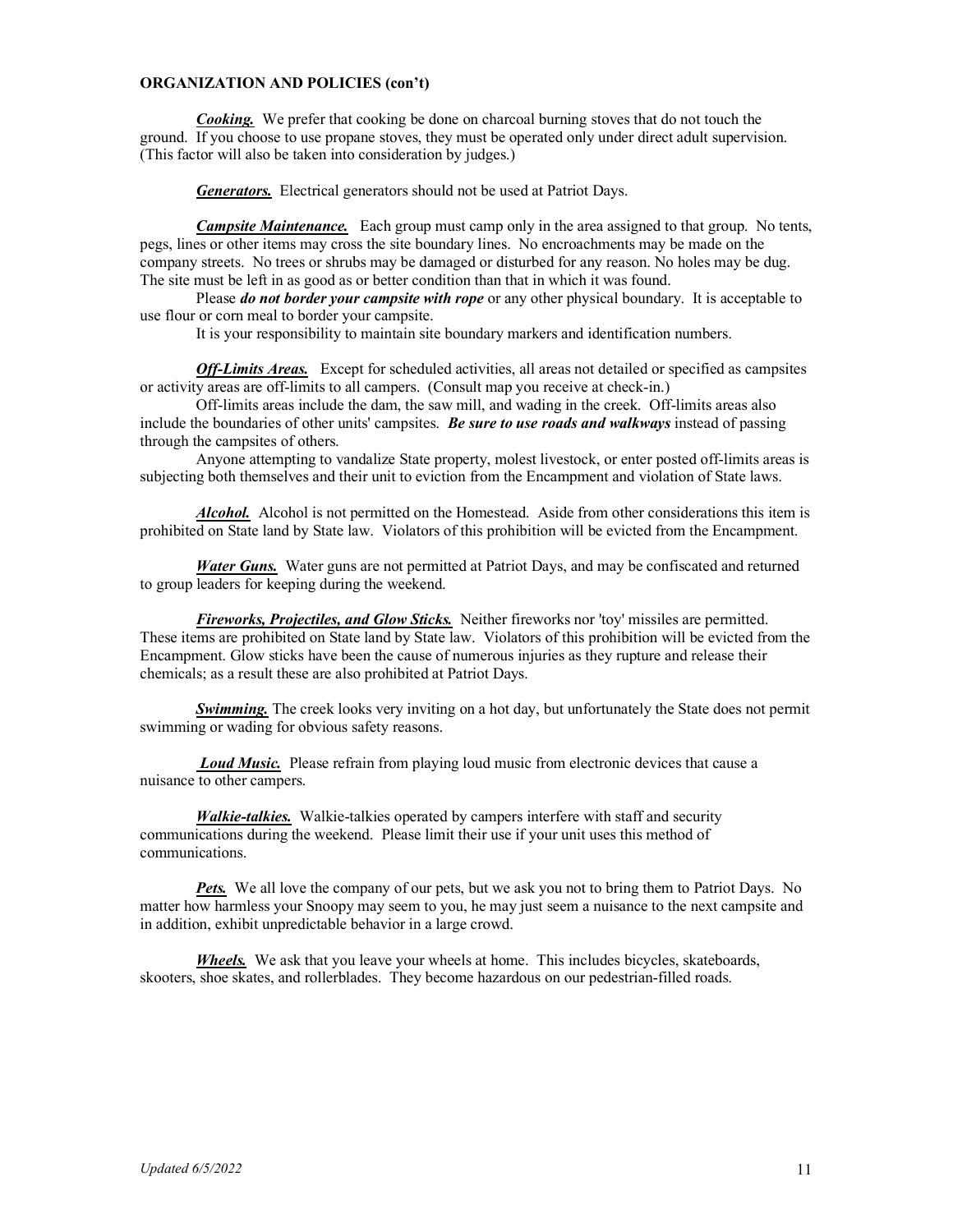#### **OTHER INFORMATION**

*Refreshments.* We will not have an outside concession stand with hot foods. We will be selling frozen treats, candy, and snacks, water, and other beverages from the shed at the lower macadamed lot.

*Supplies.* Ice, milk, bread, charcoal, and other supplies are available by car a few miles away on Route 422 West toward Reading. Stores within 10 minute drive include Walmart, Giant Markets, Redners Markets, Home Depot, and Lowes among others.

*Religious Services.* The details concerning times and places will appear on the schedule that you will receive at check-in.

*T-shirts.* A limited number of Encampment T-shirts may be available for sale, as well as T-shirts from prior years. We will be taking pre-orders and pre-payments this year due to uncertainty of attendance numbers resulting from not having the event during the COVID-19 pandemic.

*Patches.*. Each camper will receive one patch in return for his or her registration fee. A limited number of patches from past Encampments will be for sale. Current year patches may be sold if available after final registration needs are determined. Due to uncertainty of numbers in attendance due to not having the event during the COVID-19 pandemic, there is a possibility that patches would need to be mailed.

*Surveys.* We distribute survey forms which we encourage you to fill out with your opinions of the Encampment. Return your form to us at Check-out as you receive your patches. There is no need to identify yourself on these forms.

*Unusual Weather.* Patriot Days is held rain or shine. We watch weather forecasts closely throughout the weekend.

Activities run by Encampment staff are held "weather permitting." All activities and events by outside volunteers are held according to their best judgment.

In case of a severe weather forecast or weather events during the weekend, procedures for checkin, traffic, and check-out will change. Consult our website for special instructions in the event of severe weather forecast. We have adjusted parking arrangements in the past.

Note that there are no structures at the Homestead that are capable of sheltering all of the people who come to Patriot Days. You should make severe weather plans for your own group before you come to Patriot Days. Parking areas are within at most 15 minute walking distance.

#### *Contact with the Daniel Boone Homestead during Patriot Days.*

The Daniel Boone Homestead telephone number is (610) 582-4900, and is answered by Homestead personnel during business hours.

The Patriot Days number (610) 775-3725 will be answered during the weekend.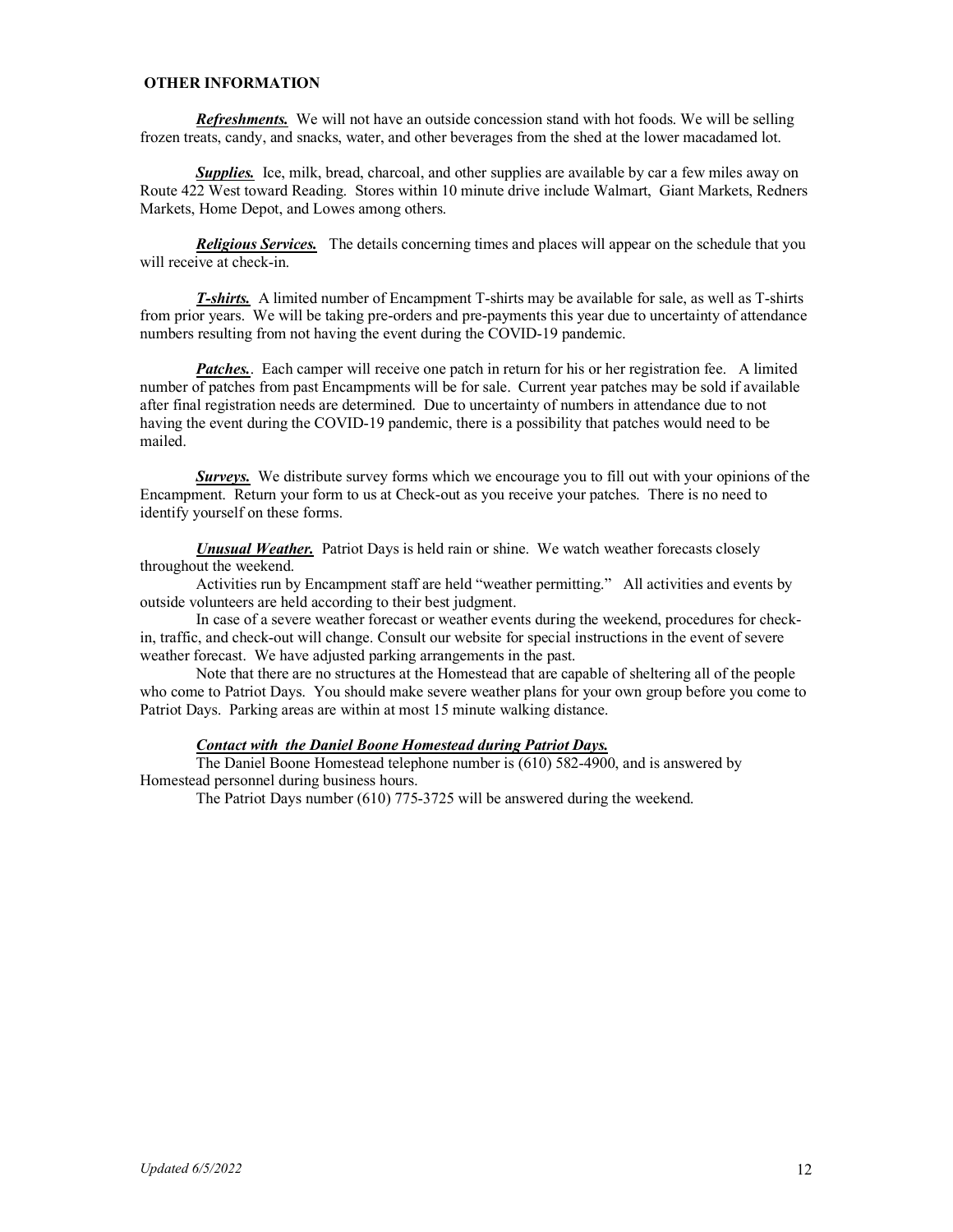#### **CHECK-OUT**

**Please carefully follow these instructions to ensure a smooth check-out procedure. Be sure to observe all traffic regulations.**  *No vehicles are permitted to drive onto the campsite fields.* **Roadways must remain passable during checkout.**

Before your group leaves you must meet the following requirements:

- 1. All charcoal is checked dead out and placed in proper container;
- 2. All evidence of the Encampment is removed (campsite stakes should be laid by the side of the road). Campsite is policed and in equal or better condition than that upon arrival;
- 3. Trails to campsite are policed;
- 4. Any property damage is reported to official at check-out headquarters;
- 5. The campsite has been cleared of all equipment.

Check-out time is 8:00 to 10:00 A.M. and after closing ceremonies. There is no check-out during the closing ceremony.

Follow these instructions:

- 1. The unit leader should proceed to the check-out headquarters
	- to obtain Encampment patches and submit completed survey;
- 2. The unit leader will submit the survey and then sign for and receive the Encampment patches. Junior leaders may not sign for nor receive patches or registration settlement checks;
- 3. You are free to leave the Encampment.

If you have any questions or would like to inspect your score sheets from the campsite competition, you may do so at check-out headquarters after closing ceremonies and after you check-out.

The Encampment Committee always needs help with cleaning-up and removing campsite stakes. We welcome anyone who would like to stay and help.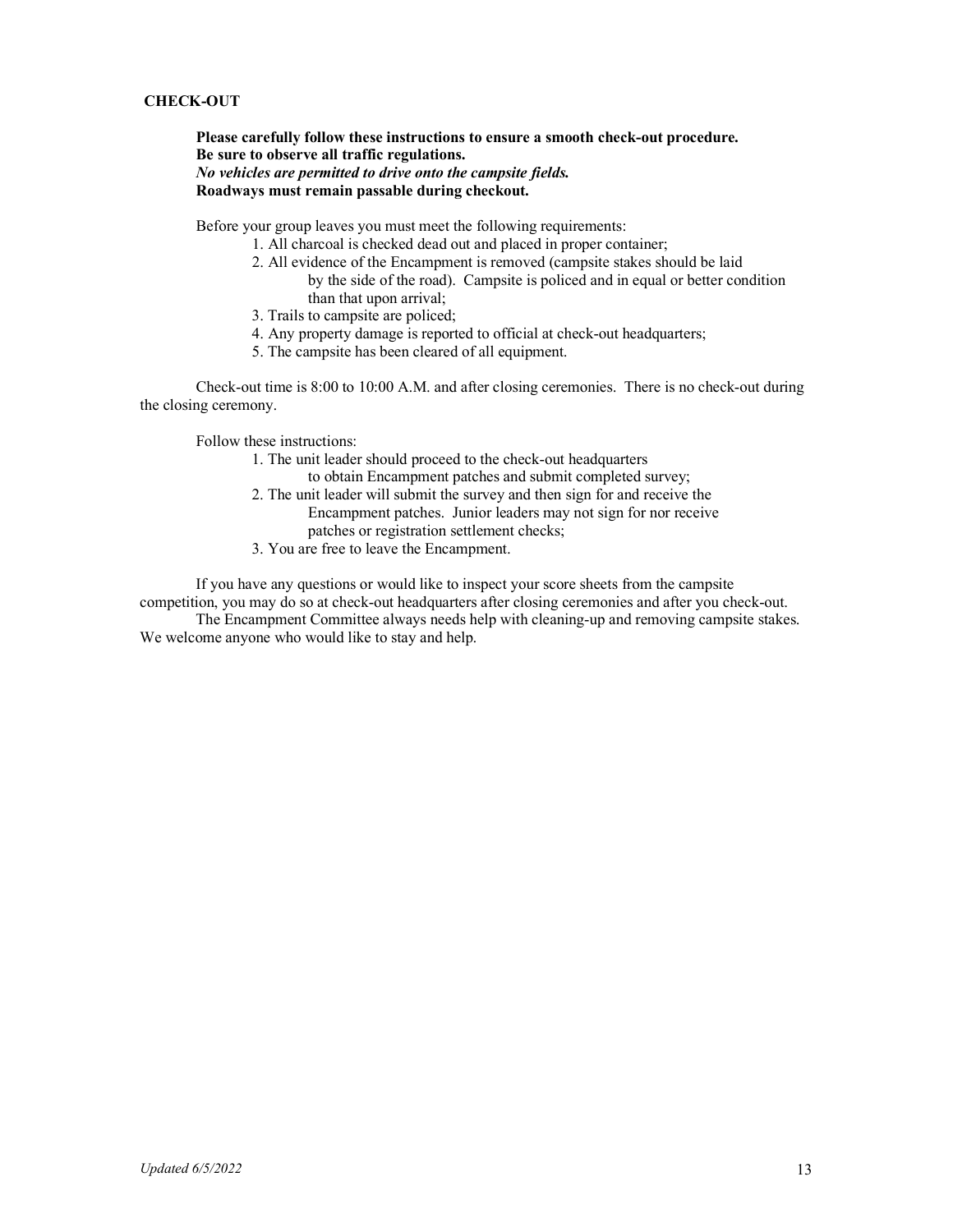# **2 adult hours of your day is required**

Running the Encampment is fun and personally rewarding to us, but it is also a **HUGE**

undertaking for both committee members and staff. We want to make the event even more fun for your group, but to do that we badly need your help. Two adult hours of your time will help us to fully staff the encampment .

Please tell us what you can handle, so that we can plan our schedules in advance.

Would you like to come, but can't come with a unit this year? We welcome experienced adults who can come for the weekend or even just for Friday night or Saturday.

*Water taps, Waterways, and Homestead property.* Bring your camp chair, relax, and swap Scouting stories while chaperoning water facilities and Homestead waterways and property.

*Food Contest.* Help us judge. Let the cooks impress you with their entry in the Cooking Contest.

*Go-fers*. We can run you ragged with all kinds of Go-fer tasks.

*Crafts & Games.* You can help us with the young camper games or games for older campers.

*Races.* We always need help keeping the roads clear during the Saturday morning races.

*Volleyball.* If you have 20-20 hindsight and actually know how the game is played, help us judge the volleyball games. You, too, can know the joy of being accused of being blind, biased, and totally ignorant of the rules of the game. Volunteer a few hours of your time and you can be insulted with the rest of us.

*Campsite Inspection.* We need people to wander through the campsites finding fault with nearly everything. At least that's what people tell us we do. We prefer to think we're fairly judging the campsite competition and we can use your experience. This one takes just a few hours.

#### **Anything New?**

Would you like to introduce a new event? Do you have a special talent you would like to show off? Do you have some fresh ideas that you would like to share? We're "always" need new blood.

Did we forget anything?

Please complete the HELP SECTION of the Registration Form.

#### *Older Youth can earn community service hours by helping with many of the items above.*

**Thank you for your efforts.**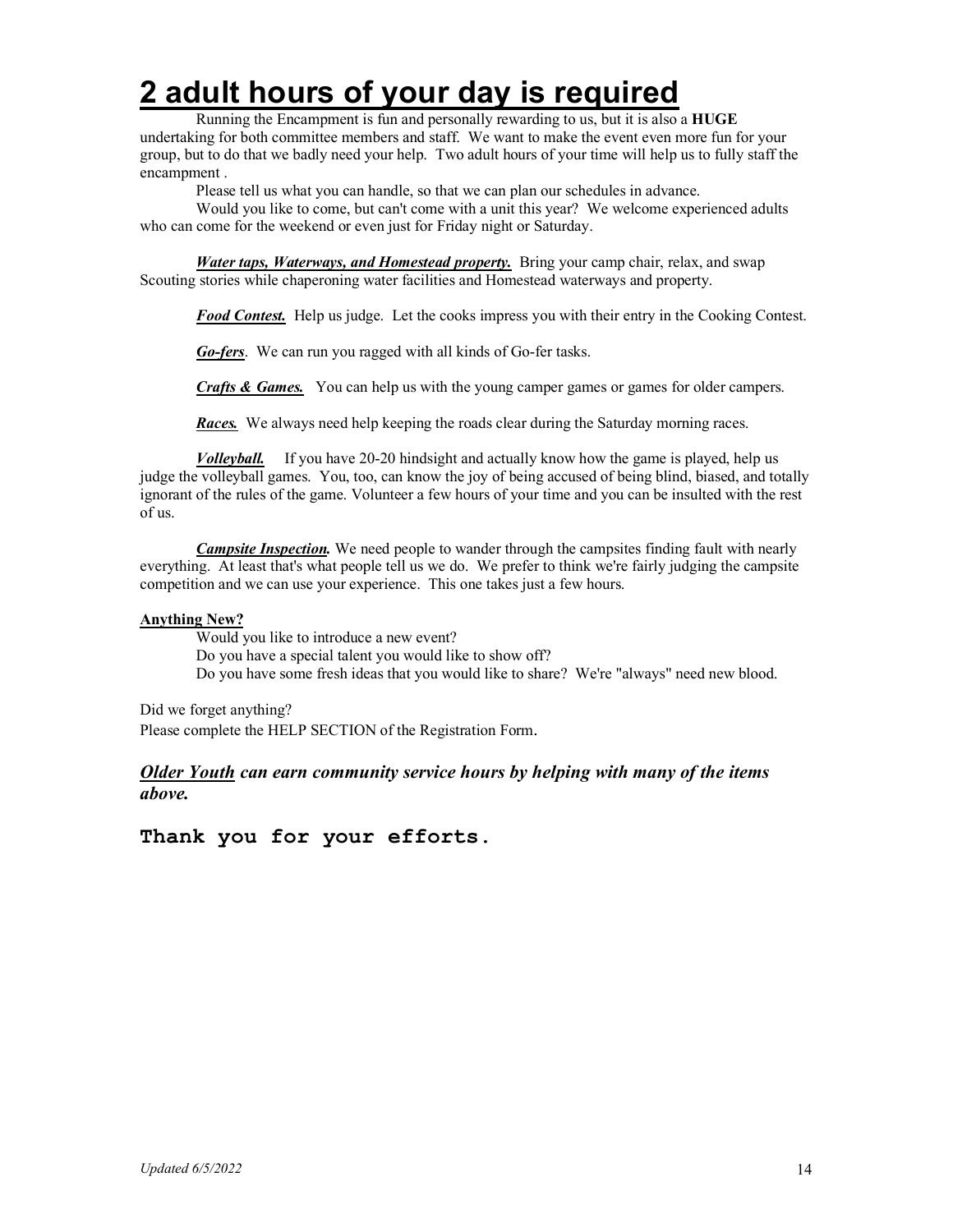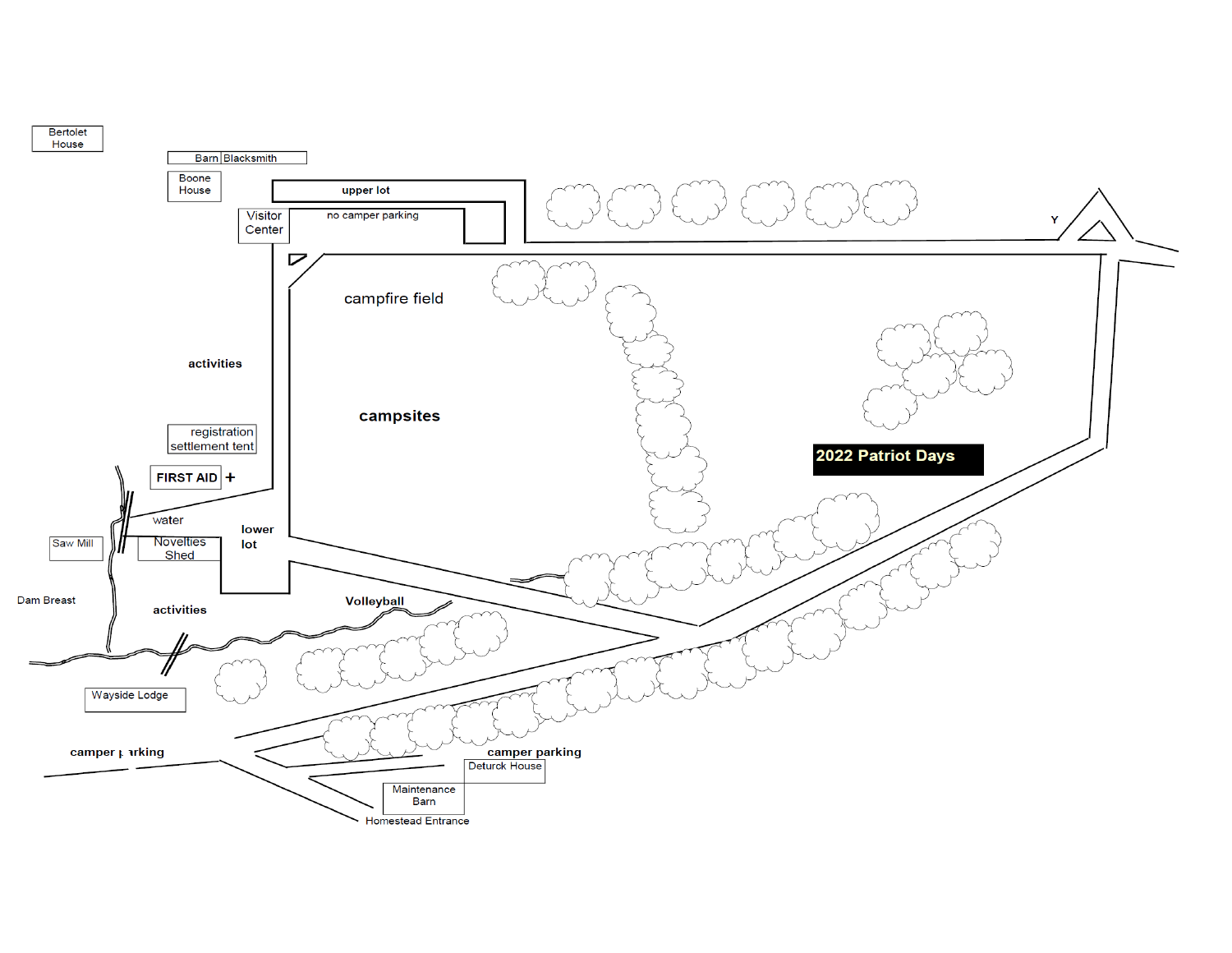### **REGISTRATION FORM 2022 PATRIOT DAYS**

| Group Name:                                                             |                  |                                         |          |                    |                                                |                                                                       |         | Place:      |        |       |      |       |
|-------------------------------------------------------------------------|------------------|-----------------------------------------|----------|--------------------|------------------------------------------------|-----------------------------------------------------------------------|---------|-------------|--------|-------|------|-------|
| <b>Circle</b>                                                           |                  |                                         |          | Scouts-Scouts-     |                                                | Girl Scouts Girl Scouts Girl Scouts Camp Heritage Cubs Brownies Other |         |             |        |       |      |       |
|                                                                         |                  |                                         | Boy      | Girl               | Senior                                         | Junior                                                                | Cadette | Fire        | Girls  |       |      |       |
| Contact Name:                                                           |                  |                                         |          |                    |                                                |                                                                       | Title:  |             |        |       |      |       |
| Address:                                                                |                  |                                         |          |                    |                                                | City:                                                                 |         |             | State: |       | Zip: |       |
|                                                                         |                  |                                         | Phone: ( |                    |                                                |                                                                       | e-mail: |             |        |       |      |       |
| Camp Leader:                                                            |                  |                                         |          |                    |                                                |                                                                       | Title:  |             |        |       |      |       |
| Address:                                                                |                  |                                         |          |                    |                                                | City:                                                                 |         |             | State: |       | Zip: |       |
| Cell phone in camp, if any (                                            |                  |                                         |          |                    |                                                | e-mail:                                                               |         |             |        |       |      |       |
|                                                                         |                  | Male Leaders<br><b>Expected Campers</b> |          |                    |                                                | Female Leaders                                                        |         | <b>Boys</b> |        | Girls |      | Total |
|                                                                         | Ages 11 and over |                                         |          |                    |                                                |                                                                       |         |             |        |       |      |       |
| Ages 10 and under                                                       |                  |                                         |          |                    |                                                |                                                                       |         |             |        |       |      |       |
| This is our unit's first time at Patriot Days:<br>O<br>No:<br>∩<br>Yes: |                  |                                         |          |                    |                                                |                                                                       |         |             |        |       |      |       |
| <b>COMMENTS &amp; HELP SECTION</b>                                      |                  |                                         |          | Any special needs? |                                                |                                                                       |         |             |        |       |      |       |
|                                                                         |                  |                                         |          |                    | Any special activities that you can help with? |                                                                       |         |             |        |       |      |       |

| Signature of group leader:                                                                                                                                                                                                                                                                                                      |                                                          |  |  |  |  |  |  |  |
|---------------------------------------------------------------------------------------------------------------------------------------------------------------------------------------------------------------------------------------------------------------------------------------------------------------------------------|----------------------------------------------------------|--|--|--|--|--|--|--|
| I acknowledge that I have thoroughly read this pamphlet.                                                                                                                                                                                                                                                                        |                                                          |  |  |  |  |  |  |  |
| Make Checks payable to: Patriot Days Encampment Committee                                                                                                                                                                                                                                                                       | Send Registration by June 6 to:                          |  |  |  |  |  |  |  |
| My payment is enclosed for:<br>50 minimum unit registration fee<br>Ő<br>$\mathcal{S}$<br>$or$ $\circ$<br>$\mathbf{s}$<br>full \$20-per-camper registration FULL WEEKEND                                                                                                                                                         | Patriot Days<br>PO Box 827<br>Shillington, PA 19607-0827 |  |  |  |  |  |  |  |
| O<br>\$ full \$10-per-camper age 11 and over SATURDAY ONLY<br>$\circ$<br>Camping for entire weekend?<br>or<br>O<br>full \$5-per-camper age 10 & under SATURDAY ONLY<br>$or$ $\circ$<br>$\mathbf S$<br>Visiting Saturday for the day?<br>Note that the Full Weekend registration fee includes patch. Saturday Only fee does not. |                                                          |  |  |  |  |  |  |  |
|                                                                                                                                                                                                                                                                                                                                 |                                                          |  |  |  |  |  |  |  |
| *** OFFICIAL USE ONLY ***                                                                                                                                                                                                                                                                                                       |                                                          |  |  |  |  |  |  |  |
| O<br><b>BSA-B</b><br>BSA-G GSA<br>CF<br><b>Brown</b><br>Cub                                                                                                                                                                                                                                                                     | Herit<br>Other<br>leaders                                |  |  |  |  |  |  |  |
| Unit:<br>Campsite:                                                                                                                                                                                                                                                                                                              |                                                          |  |  |  |  |  |  |  |
| Postmark:<br>Received:                                                                                                                                                                                                                                                                                                          | girls                                                    |  |  |  |  |  |  |  |
| Check #:<br>Bank:                                                                                                                                                                                                                                                                                                               | Total campers                                            |  |  |  |  |  |  |  |
| I acknowledge receipt of patches                                                                                                                                                                                                                                                                                                | \$<br><sup>\$</sup><br>per camper                        |  |  |  |  |  |  |  |
| I acknowledge settlement refund of \$                                                                                                                                                                                                                                                                                           | less deposit                                             |  |  |  |  |  |  |  |
| Patriot Days check #                                                                                                                                                                                                                                                                                                            | due/refund \$                                            |  |  |  |  |  |  |  |
| Leader signature:                                                                                                                                                                                                                                                                                                               | *** Minimum Fee ***<br>\$50.00 per unit                  |  |  |  |  |  |  |  |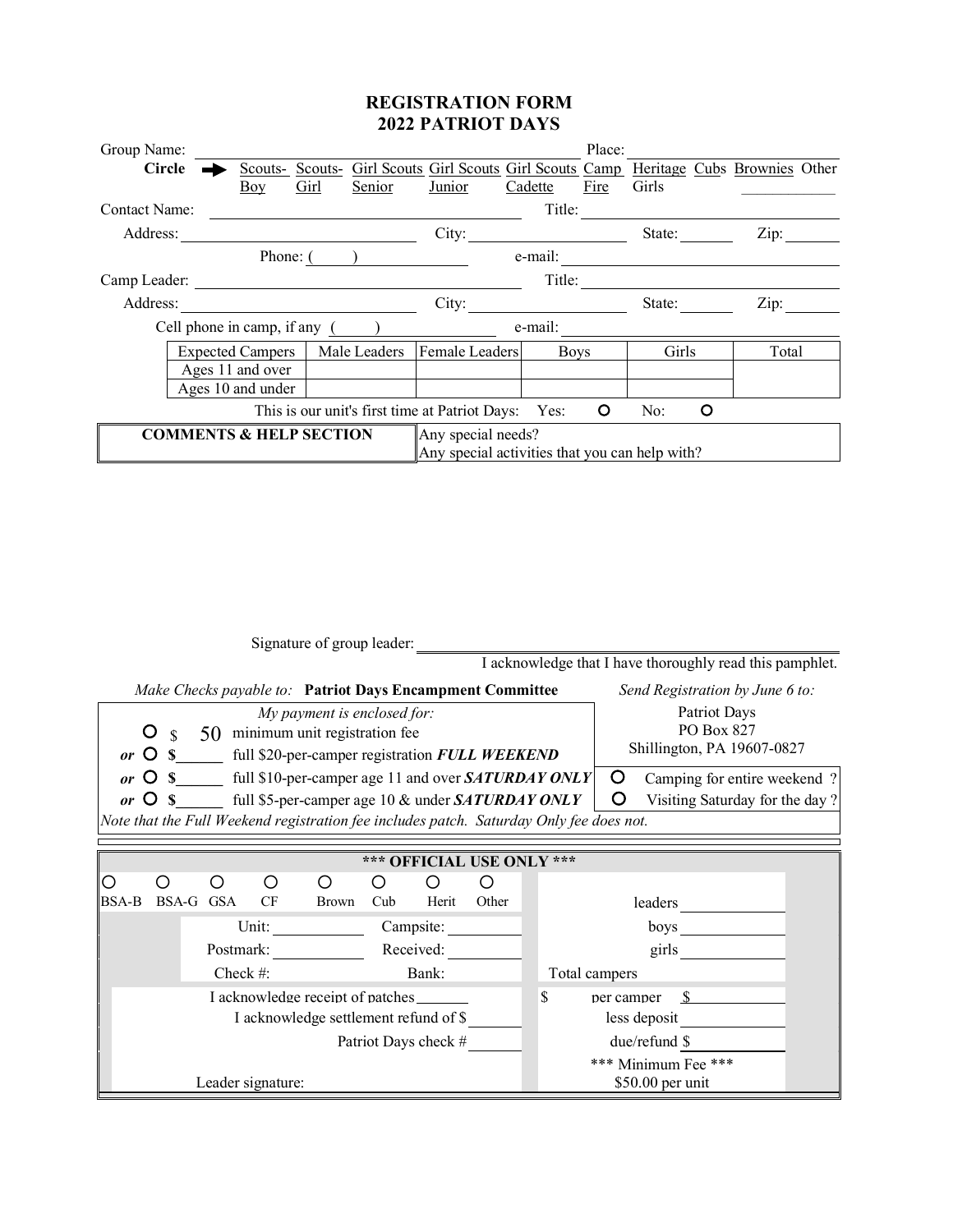

(Note that the former Route 82 is now marked as Route 345.)

#### *West on 422 from Pottstown*

- The highway divides at Douglassville and joins again after Douglassville. A traffic light stands at Limekiln Road and then 422 divides again. Pass C & J Tire on your right and pass Monacacy Hill Road.
- Turn right at the traffic light on to Daniel Boone Road and proceed approximately one mile.
- Right turn into the jug handle turn and cross Daniel Boone Road to enter the Homestead. *East on 422 from Reading*
- After the highway divides, go straight at the traffic light at Route 345 and then
- Turn left onto Daniel Boone Road and come to traffic light at 422 West. Cross 422 West and then proceed approximately one mile.
- Turn right into the jug handle turn and cross Daniel Boone Road to enter the Homestead.